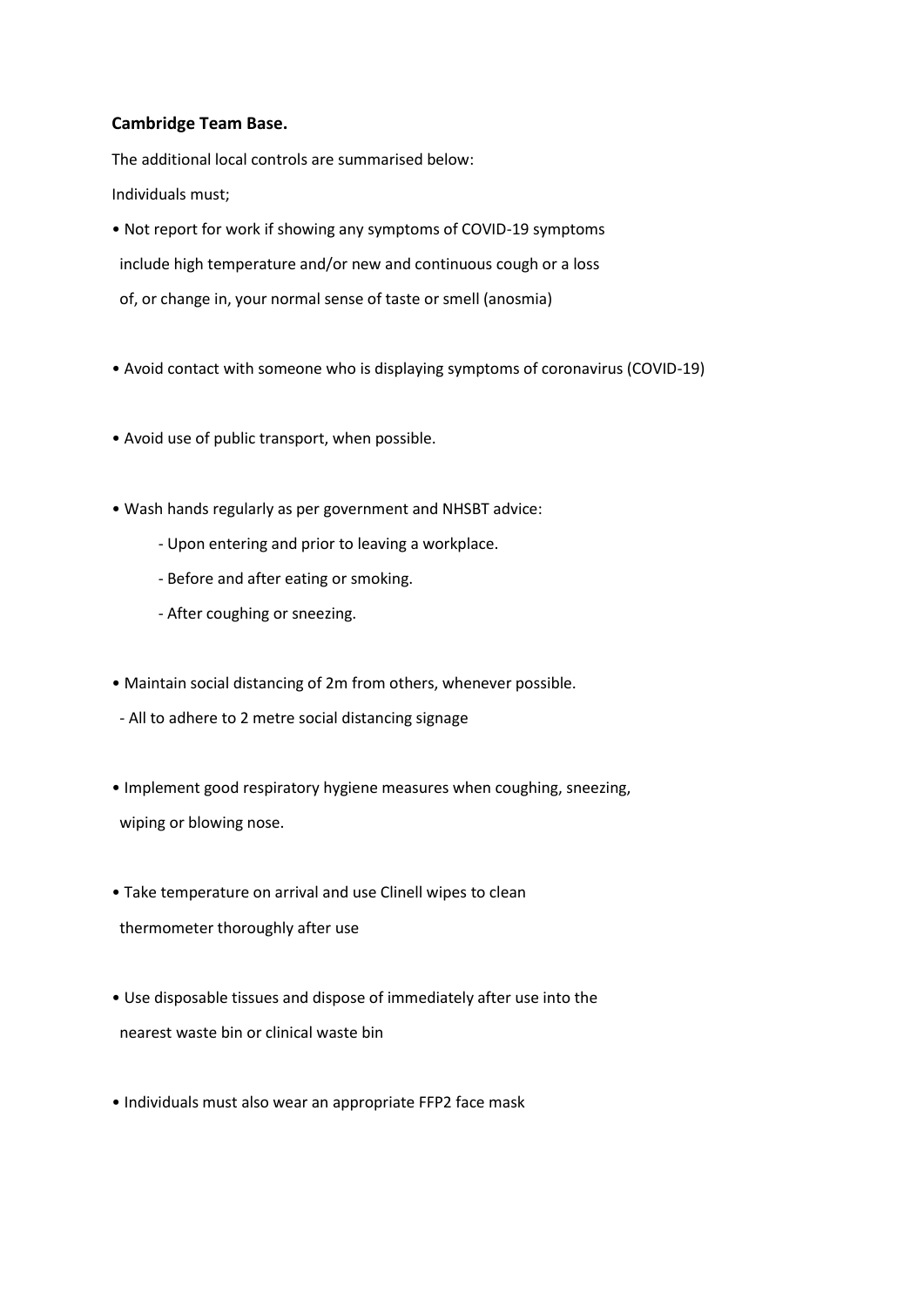• When on site, all Visitors / Contractors to sign in and out.

Controls – Cambridge Team Base

- Reduce number of staff working in within garage area to maintain social distance guidance - maximum capacity of 5
- Reduce number of staff working in within Stores to maintain social distance guidance - maximum capacity of 3
- Reduce number of staff working in office to maintain social distance guidance – maximum capacity of 2
- Reduce number of staff within kitchen / meeting room to maintain social distance guidance – maximum capacity of 4
- Reduce number of staff within small, downstairs office to maintain social distance guidance - maximum capacity of 1
- Where possible, ensure fresh air ventilation at all times
- Ensure all shared touchpoints, inclusive of door handles, printer control panel, keyboards are cleaned on a regular, daily basis.
- Cleaning equipment made available in work areas; i.e. Clinell wipes, hand sanitizers
- Reduced number of meetings, but if held, reduced numbers attending, and strict social distancing must be maintained
- Encourage office-based individuals to work from home, wherever possible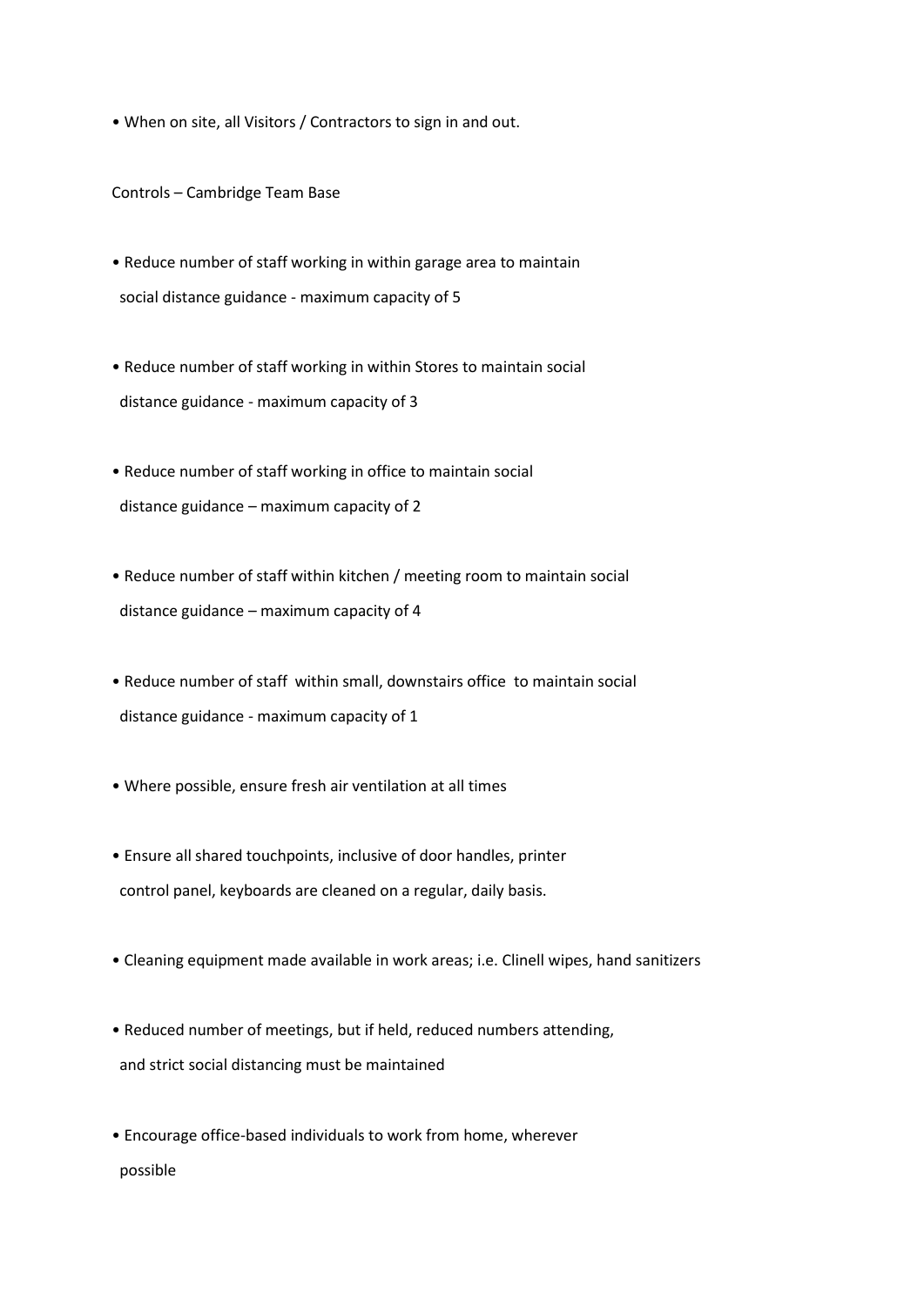- Workstation layout has been adjusted to accommodate social distancing guidance and avoid face to face working
- Increase ventilation within the shared office areas
- Rearrange areas to allow more space between workstations
- Variety of signs to remind staff about social distancing, wearing a face mask, increase ventilation and good hand washing techniques.
- Good housekeeping and hygiene to be maintained in the workplace.
- Daily communications to emphasise social distancing.
- Equipment moved or rearranged to create larger walkways to help with social distancing
- Individuals may use alternative work areas (i.e. small, rear office), that allow the individuals to work either in isolation or to maintain 2m social distancing.
- Lateral flow tests made available to all staff
- All face masks to be disposed of in clinical waste bins

Managers must;

• Ensure these measures are implemented and maintained at all times.